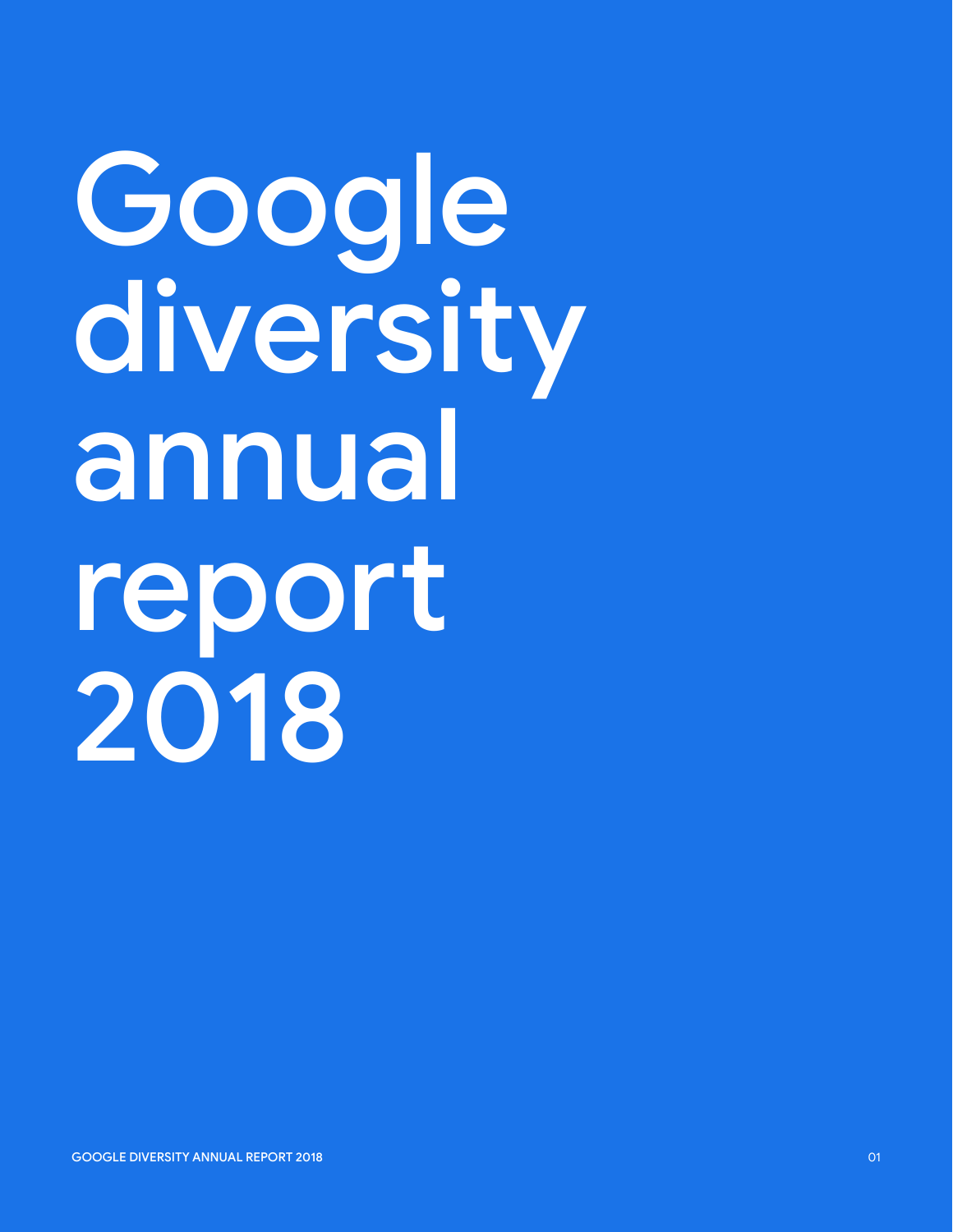# Content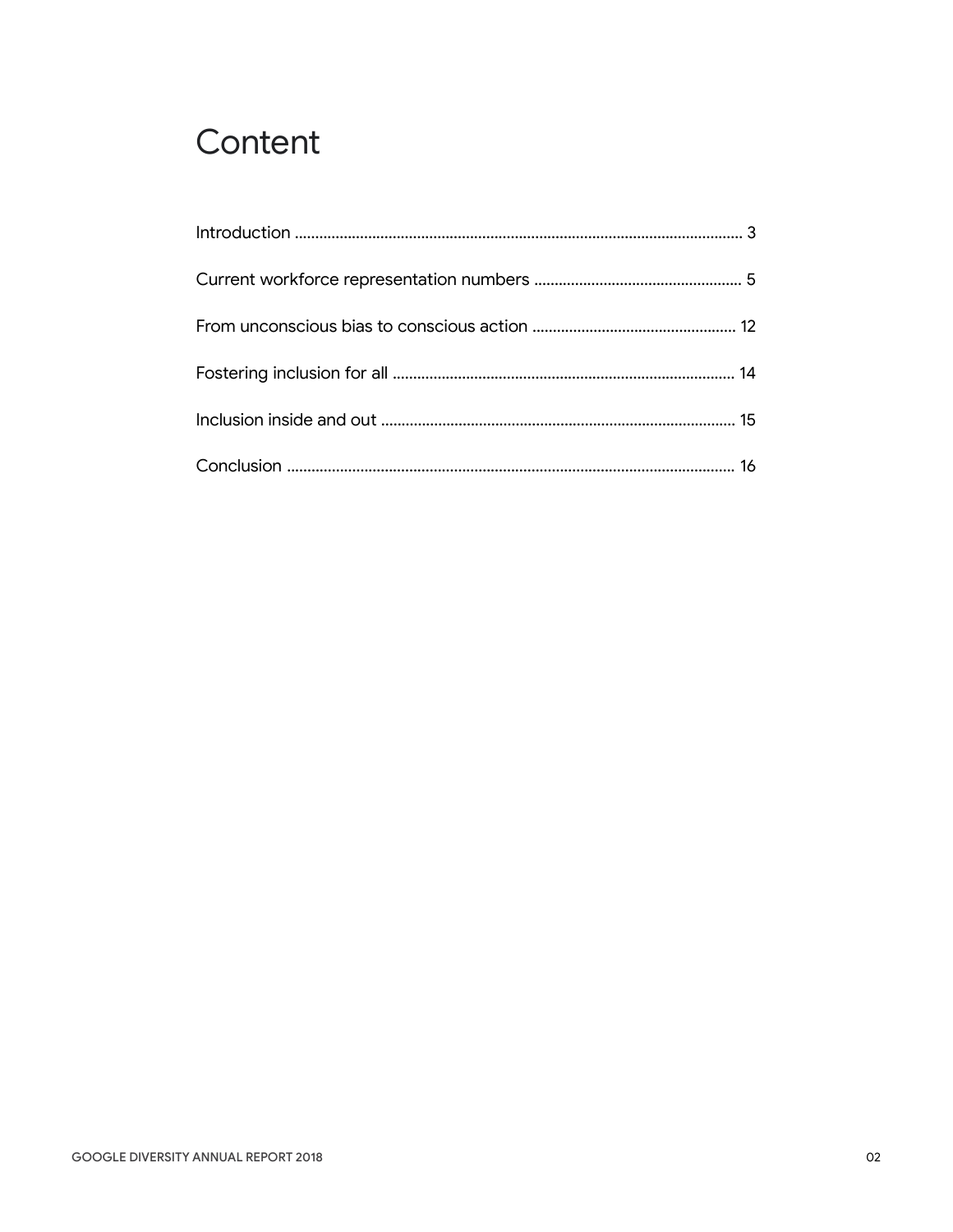# Google diversity annual report 2018



Danielle Brown, VP - Chief Diversity & Inclusion Officer

The data in this report shows that despite significant effort, and some pockets of success, we need to do more to achieve our desired diversity and inclusion outcomes. We care deeply about improving workforce representation and creating an inclusive culture for everyone. While we're moving in the right direction, we are determined to accelerate progress. That's why we're making some changes to how we approach diversity and inclusion at Google.

## 1. Extending D&I

First, the responsibility and work to achieve a more diverse and inclusive Google is shifting from a primarily People Operations and grassroots-led model, to one of shared ownership with Google's most senior leaders. Google's leaders are focused on, and committed to, accelerating our progress.

### 2. Increasing transparency

Second, we are further increasing transparency. Google's publication of workforce representation data in 2014 helped shape the current industry conversation on diversity in tech. We aim to take the conversation—and our work—to the next level as we further refine our approach, so this year we've published new and more detailed workforce representation data.

#### 3. Overarching strategy

Third, we are taking a more systemic approach to improve outcomes in workforce representation, and to create an inclusive culture. Our company-wide strategy is anchored in further operationalizing four longstanding commitments: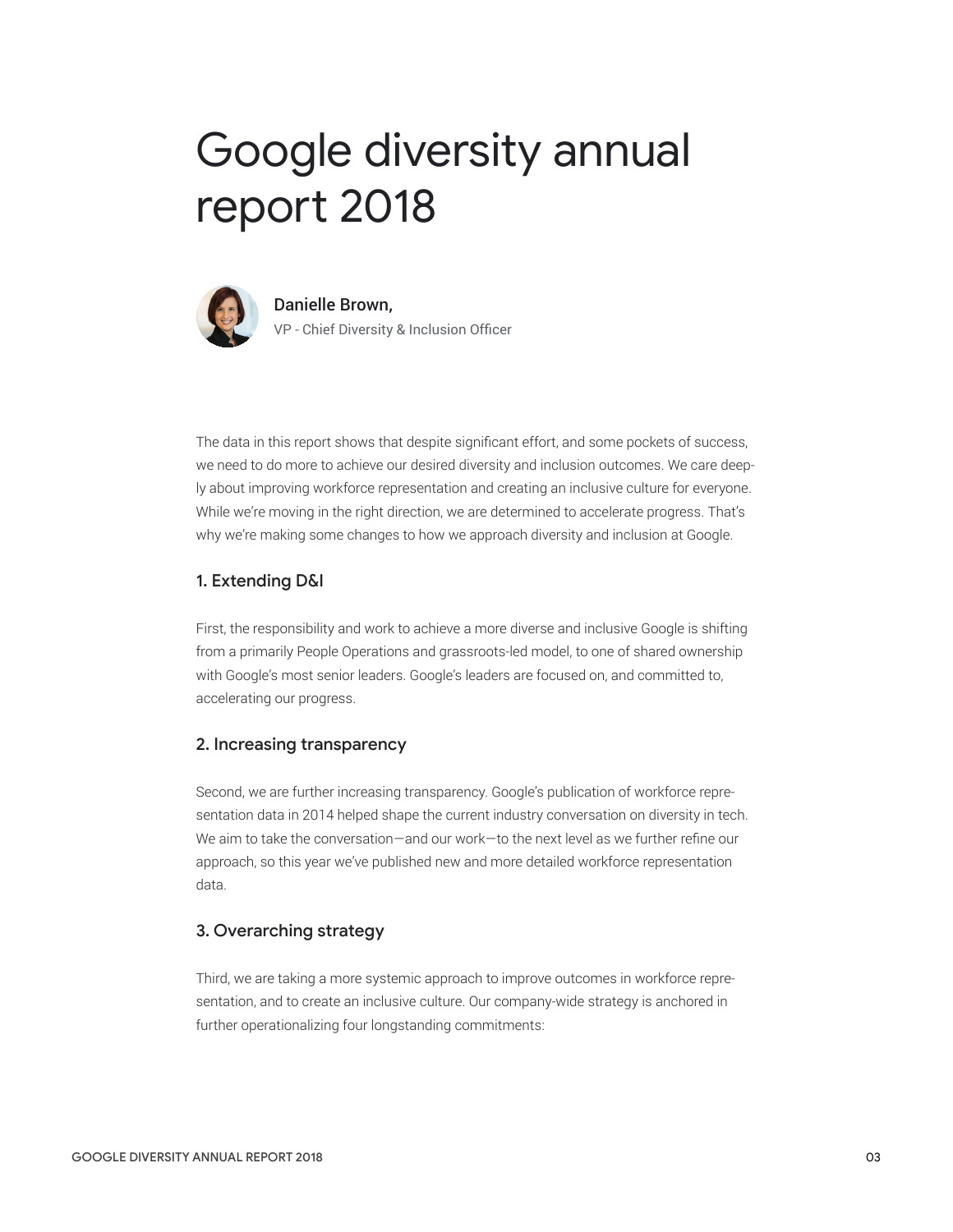| Equity           | Drive fairness within Google's processes, as well as in our distribution<br>of resources and opportunity.                                                                                |
|------------------|------------------------------------------------------------------------------------------------------------------------------------------------------------------------------------------|
| <b>Diversity</b> | Endeavor to attract, develop, progress and retain more underrepre-<br>sented talent at all levels of Google's workforce, reaching or exceeding<br>the available talent pool.             |
| <b>Inclusion</b> | Ensure Google is a workplace where every employee feels welcomed,<br>respected, supported, and valued. We seek to embrace diversity and<br>create the conditions for everyone to thrive. |
| Integrity        | Set a high bar for Google and Googlers to operate in accordance with<br>our values, our Code of Conduct, and the law.                                                                    |

Although hiring and investing in the talent of tomorrow is critical—and we'll continue our work here—it's not enough. We must also renew our focus on development, progression, and retention, and ensure Google's culture is inclusive for everyone. Our leadership will share ownership for improved outcomes, taking actions based on the current state of their organization.

We are determined to change our workforce representation numbers, because they reflect the career prospects of real people: Googlers and future Googlers, students, communities, and families. Diversity is a business imperative because Google builds for everyone—and diverse teams produce better products and services. And it aligns with our mission: to organize the world's information and make it universally accessible and useful.

We don't expect you to simply take our word for it, so this year we're offering more data. We will report back in 2019 to share what works and what doesn't.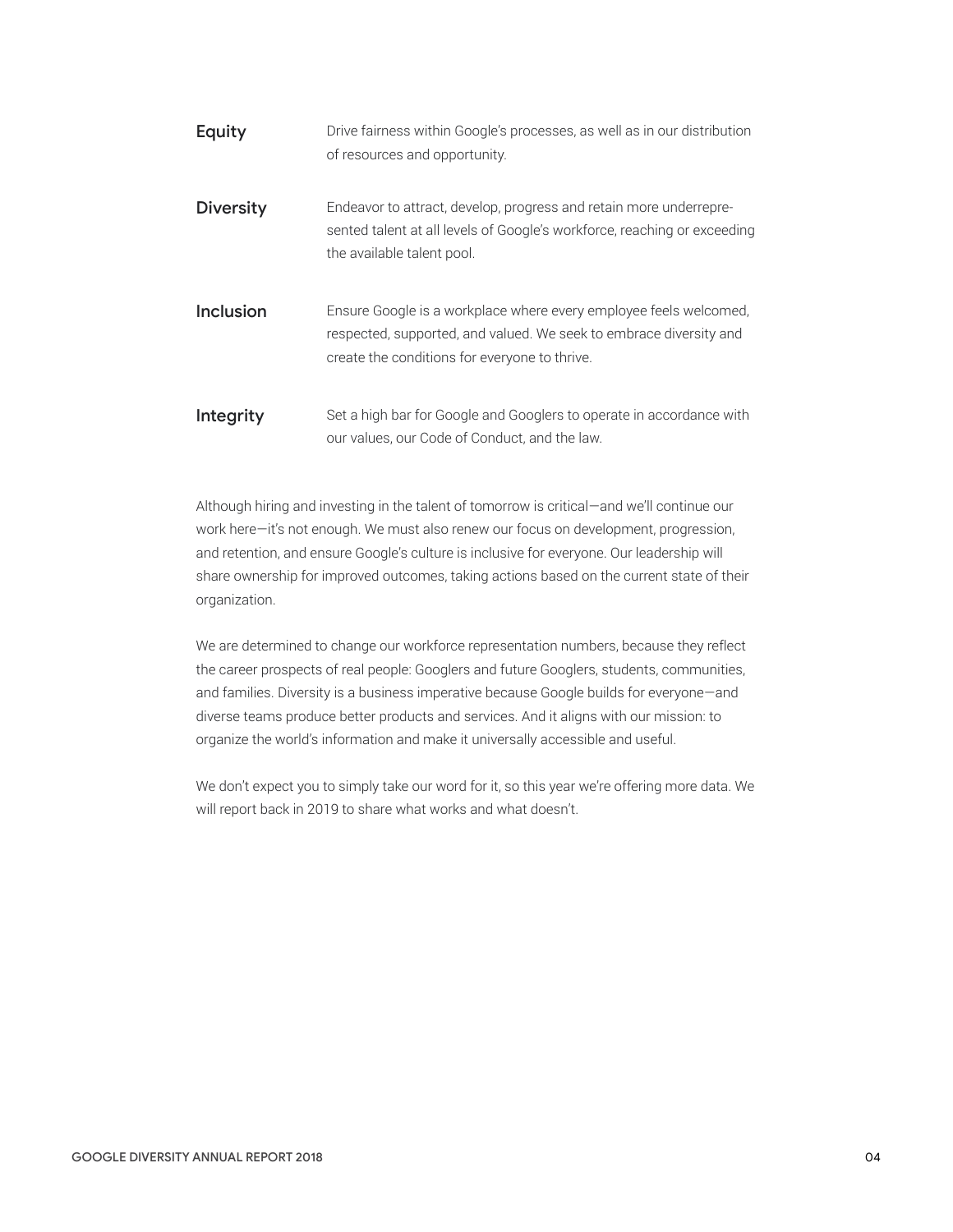# Current workforce representation numbers

It's [been a year](https://www.blog.google/topics/diversity/making-progress-diversity-and-inclusion/) since we last reported Google's workforce representation numbers, so where are we today?<sup>1</sup> Women make up 30.9% of our global workforce, and men 69.1%<sup>2</sup>. In terms of race and ethnicity (U.S. data only) 2.5% of Google's workforce is Black; 3.6% is Hispanic/Latinx<sup>3</sup>; 36.3% is Asian; 4.2% is multiracial (two or more races); 0.3% are Native American<sup>4</sup> , Alaska Native, Native Hawaiian or Pacific Islander; and, 53.1% is White. Representation for women, Black, and Latinx Googlers is similar to last year, increasing by only 0.1 percentage point (ppt) for each of these groups. However, we saw progress in several key areas.



## 2018 overall representation

\* Native American includes Native Americans, Alaska Natives, Native Hawaiian and Other Pacific Islanders as categorized by government reporting standards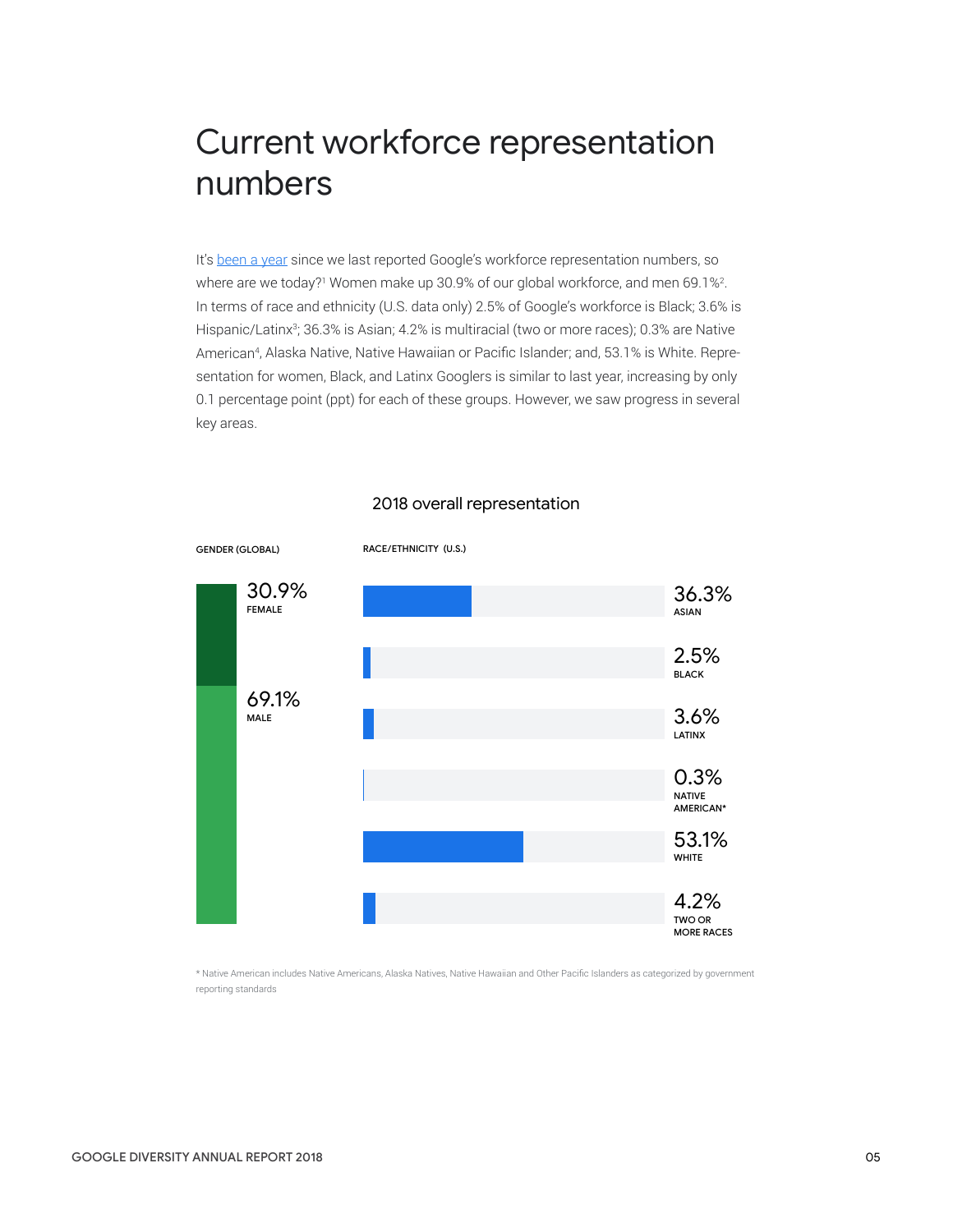## Leadership

We have made progress in our leadership ranks, by gender and ethnicity. Women hold 25.5% of Google's leadership positions today. Over the last four years, the percentage of

25.5%

of Google's leaders are women (Global, 2017)

women in leadership globally has increased from 20.8% to 25.5% (+4.7 ppts).

In the U.S. in 2017, leadership hires were 5.4% Black, and Black representation in leadership increased from 1.5% in 2017 to 2% in 2018. Latinx representation in Google's leadership is 1.8% (up from 1.7%).



2018 leadership representation

\* Native American includes Native Americans, Alaska Natives, Native Hawaiian and Other Pacific Islanders as categorized by government reporting standards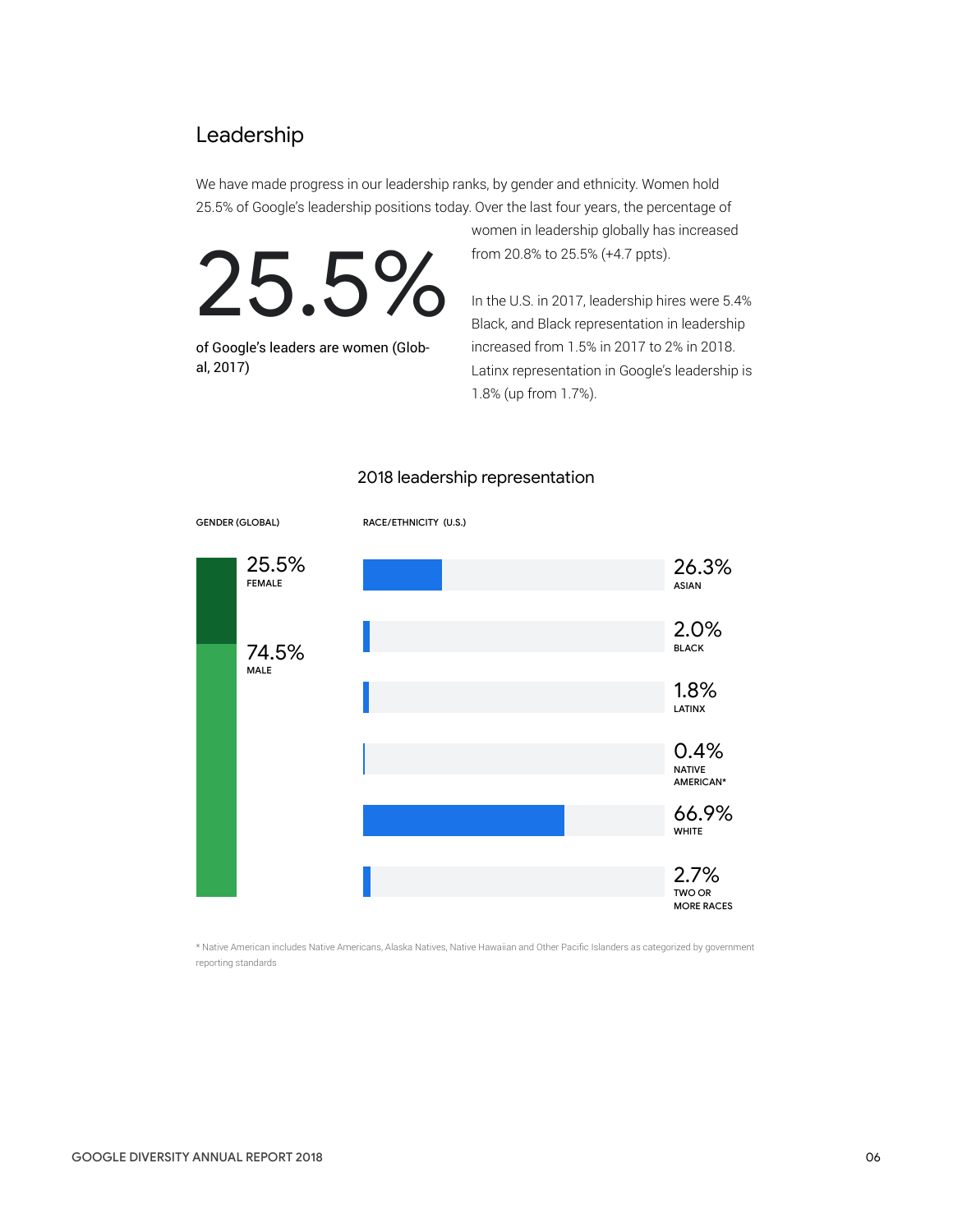## Hiring

There are modest but hopeful signs of success in hiring, where our focus is on reaching greater workforce representation of women globally, and for Black and Latinx Googlers in the U.S.

In 2017, women hires in tech positions rose to 24.5% (+1 ppt), although overall hiring of women dropped from 31.4% to 31.2% (-0.2 ppts). Since 2014, women hires in tech have increased from 20.8% to 24.5% (+3.7 ppts), which shows that our focus on hiring more women into technical positions is having impact.

In 2017, overall Latinx hires increased to 4.2% (+0.4 ppts), while Latinx hires in non-Tech roles increased to 7.2% (+1.5 ppts).

Black Googler hires (3.2% of all U.S. hires) remain above current representation (2.5% of all U.S. Googlers), and hires of Black Googlers in tech positions increased from 1.9% to 2.0% (+0.1 ppt).



#### 2017 hires

\* Native American includes Native Americans, Alaska Natives, Native Hawaiian and Other Pacific Islanders as categorized by government reporting standards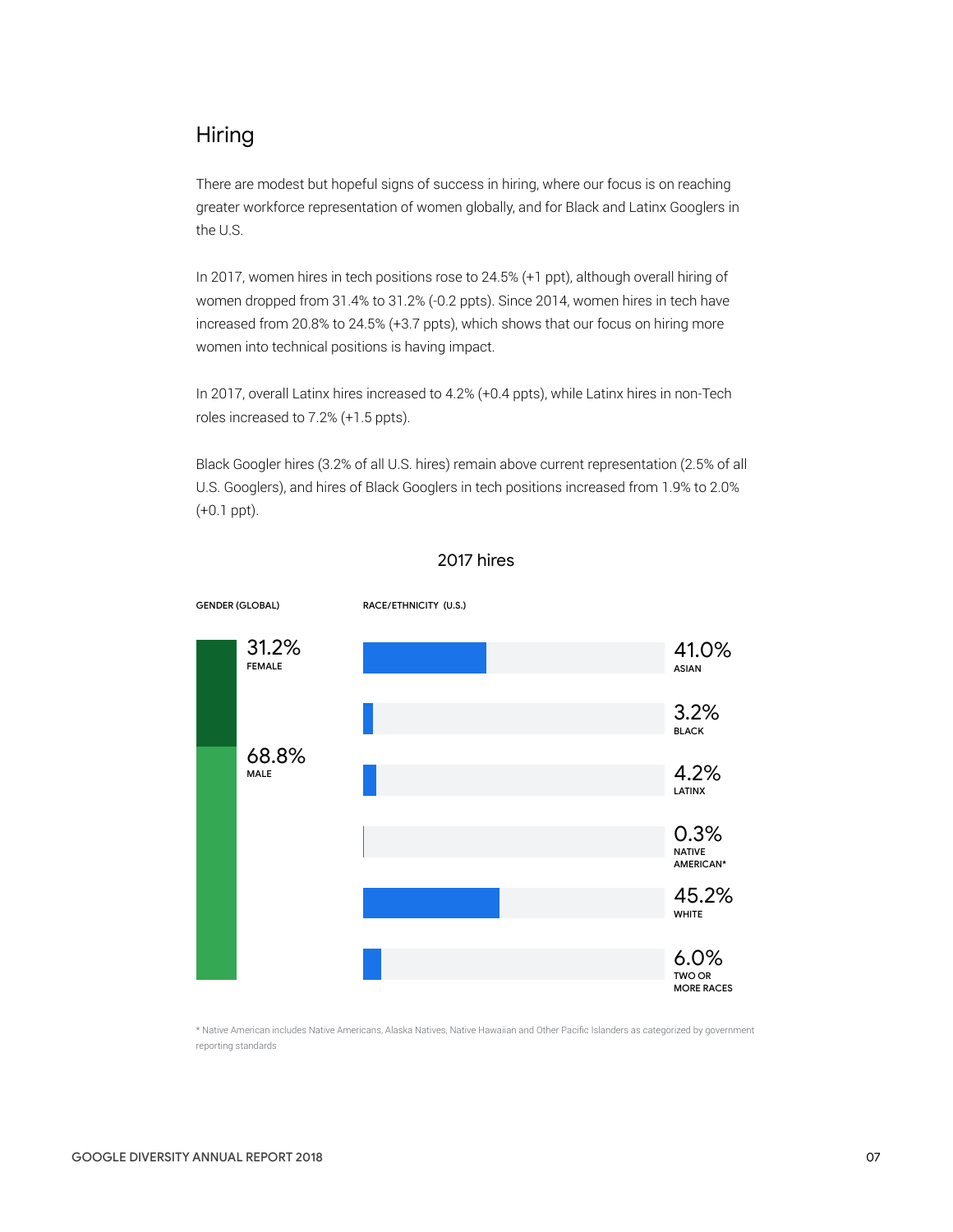#### 2017 tech hires



\* Native American includes Native Americans, Alaska Natives, Native Hawaiian and Other Pacific Islanders as categorized by government reporting standards

## Attrition Index

We're sharing a weighted attrition index for the first time, where the overall attrition rate is 100, and weighted attrition<sup>5</sup> for each demographic group is scaled up or down accordingly. Attrition rates indicate how many employees leave a company annually. Overall, outcomes are mixed. Google's attrition rates are lower for women globally than for men (both for women overall, and even more so for women in tech roles).



## 2017 attrition by gender, global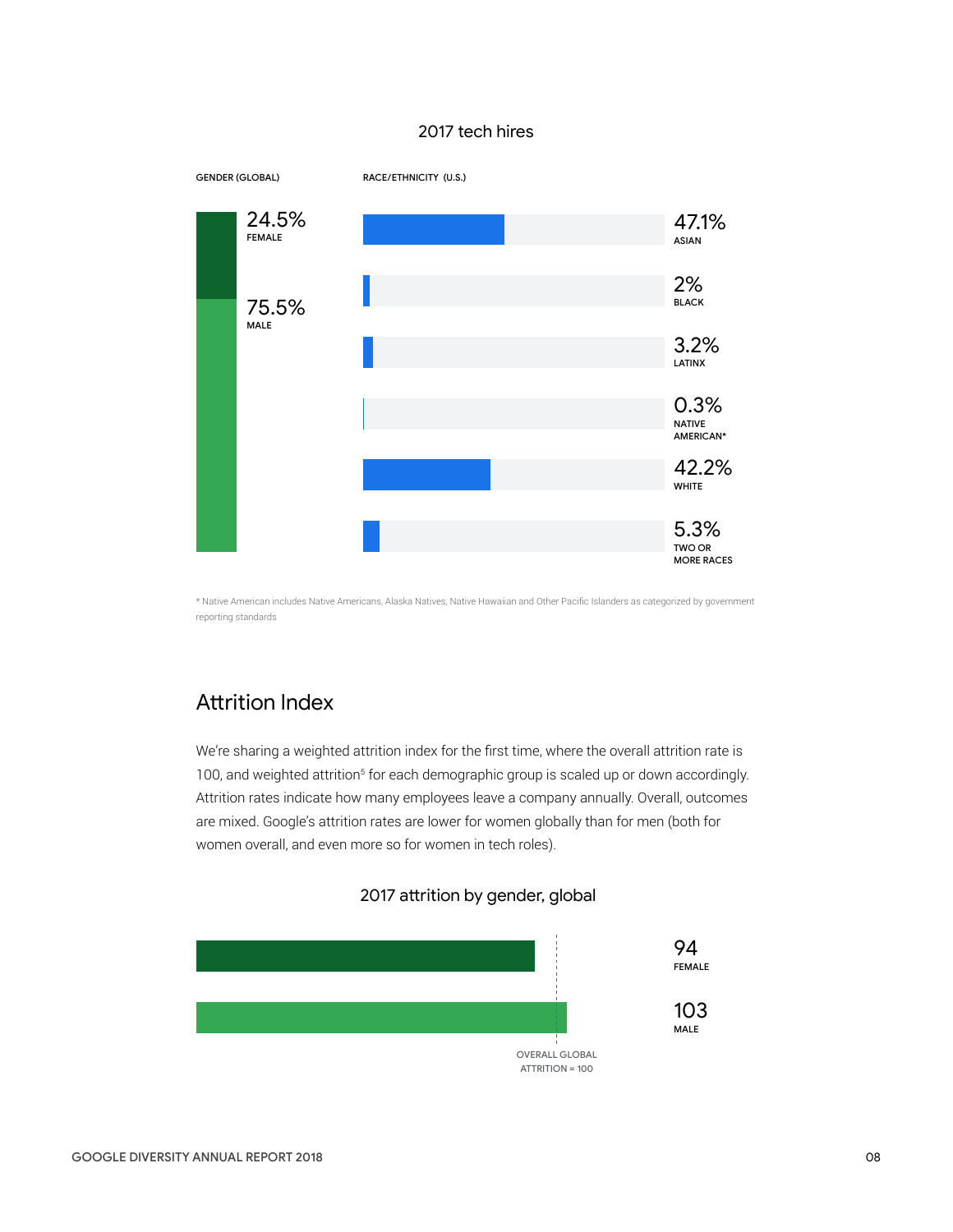

#### 2017 attrition by race/ethicity, U.S.

\* Native American includes Native Americans, Alaska Natives, Native Hawaiian and Other Pacific Islanders as categorized by government reporting standards

Attrition rates in 2017 were highest for Black Googlers followed by Latinx Googlers, and lowest for Asian Googlers. Black Googler attrition rates, while improving in recent years, have offset some of our hiring gains, which has led to smaller increases in representation than we would have seen otherwise. We're working hard to better understand what drives higher attrition and taking focused measures to improve it.

Based on employee surveys, we have learned that feeling included is associated with lower attrition for all employees, especially people of color. So we are accelerating efforts to ensure all Googlers—and in particular those from underrepresented groups—experience Google as an inclusive workplace. Equally important, the data shows us that it's critical to place an intentional focus on knowing and growing our talent from underrepresented groups, including opportunities for sponsorship, visibility, and development; we have a number of initiatives in place to do this. Put simply, to improve workforce representation we must focus not only on hiring, but also on developing, progressing, and retaining members of underrepresented employees, and creating an inclusive culture.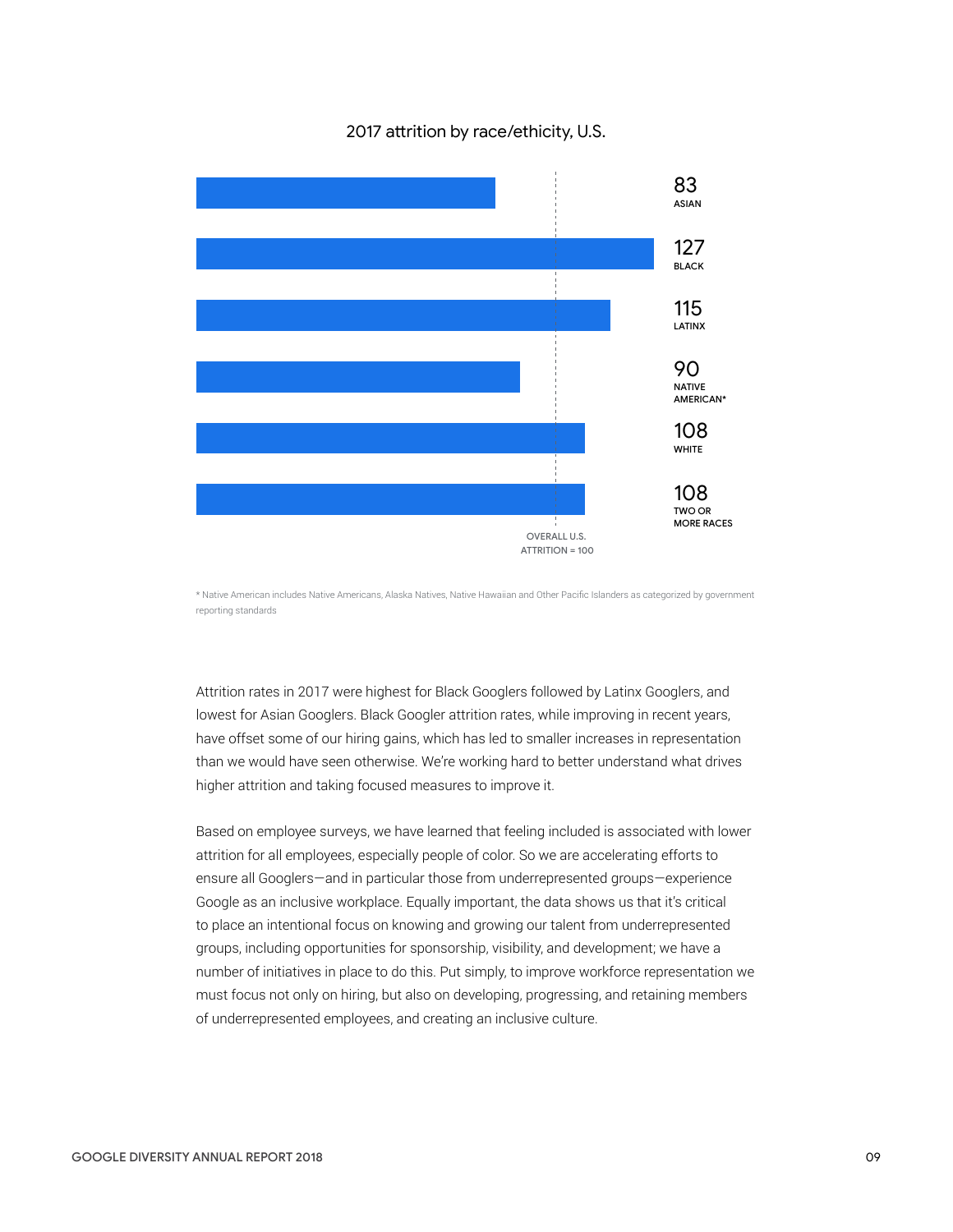## Intersection of race and gender

We know various social identities can overlap to influence the amount of bias or disadvantage someone faces. That's why we're releasing our workforce representation data cut by race and gender for the first time. We hope that increased transparency drives change. We want to understand everyone's experience, including those likely to face the greatest disadvantage.

We are also using this opportunity to represent the experience of multiracial individuals. The data in this section allows people of two or more races to more accurately state their racial background. For example, Black+ includes all Googlers who identify as Black, plus those who identify as Black and any other race.

Please note: This section reflects US data



## 2018 overall representation, U.S.

\* Native American includes Native Americans, Alaska Natives, Native Hawaiian and Other Pacific Islanders as categorized by government reporting standards

Note that [Race] refers to individuals that identify as [Race] and 0 or more other race/ethnicities. For example, Asian+ includes individuals that identify as Asian only and those that identify as Asian and White (or another race/ethnicity). Because of this, categories will sometimes add up to more than 100%.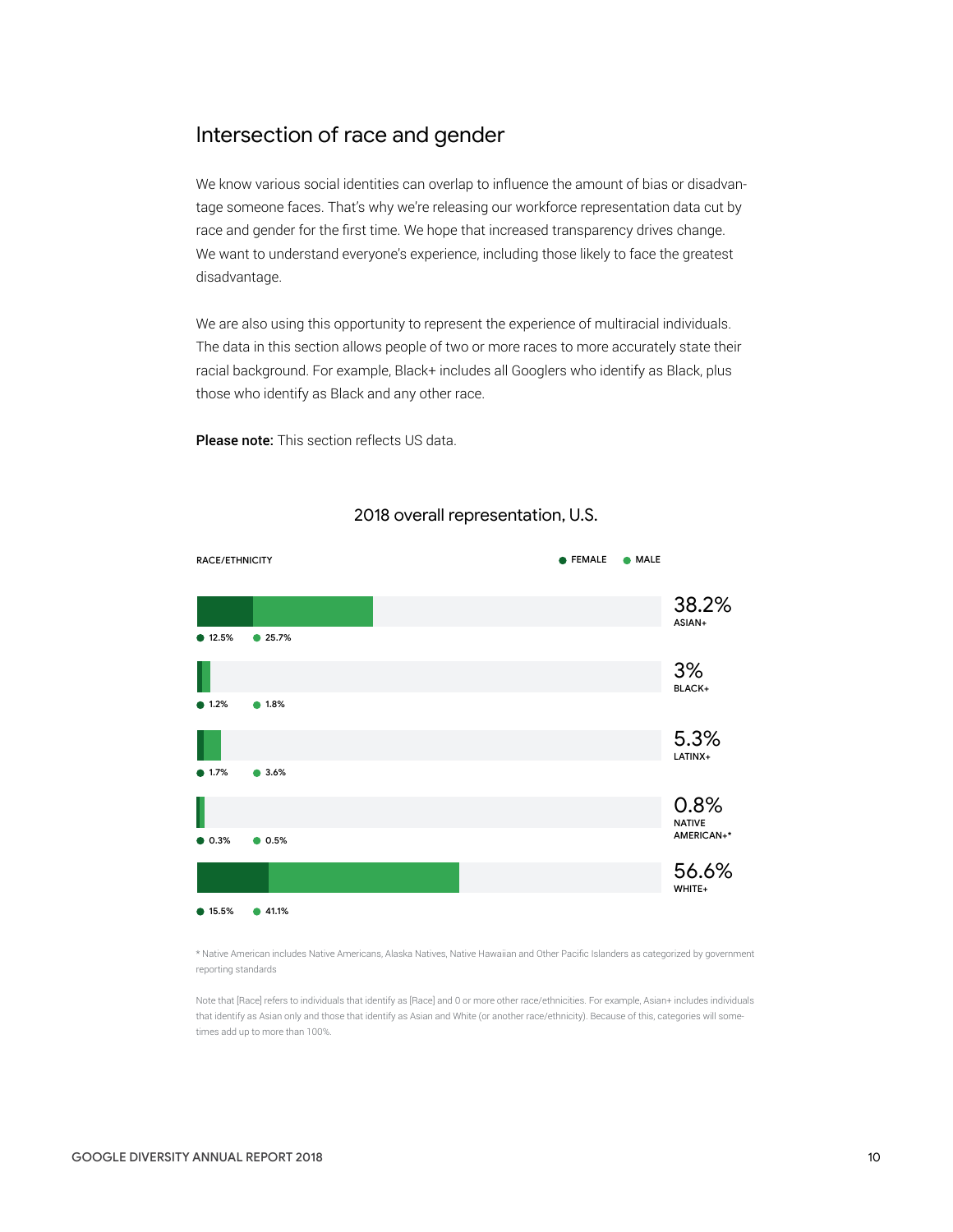Unsurprisingly, this new data shows that women of all ethnicities are less represented in Google's workforce than men of the same ethnicity. For example, between 2014-2017 the representation of Black+ men increased 0.5 ppts (to 1.8%), whereas the representation of Black+ women increased 0.1 ppt (to 1.2%). Representation of Latinx+ men in Google's workforce increased three times more than Latinx+ women (0.6 ppts compared to 0.2 ppts).

Our gains in women's representation have largely been driven by White+ and Asian+ women. Representation of Asian+ women increased considerably to 12.5% of Google's workforce, up from 10% overall in 2014 (+2.5 ppts). This is lower than increases for Asian+ men who make up 25.7% of Google, up from 21.4% in 2014 (+4.3 ppts). Among leaders, we've seen the most growth in representation of White+ women, who make up 16.4% of leaders, up from 14.3% in 2014 (+2.1 ppts). This is followed by increases in Asian+ men and Asian+ women in leadership, which have grown to 20% and 7.3% respectively (+1.6 ppts and +1.2 ppts). Overall, White+ men make up 52.4% of leadership down from 53.8% (-1.4 ppts) in 2017.

This represents the beginning of our exploration of intersectional data in the U.S., and we invite others in the tech industry to join us in a more rigorous examination of this space. We'll return with more data and insights in 2019.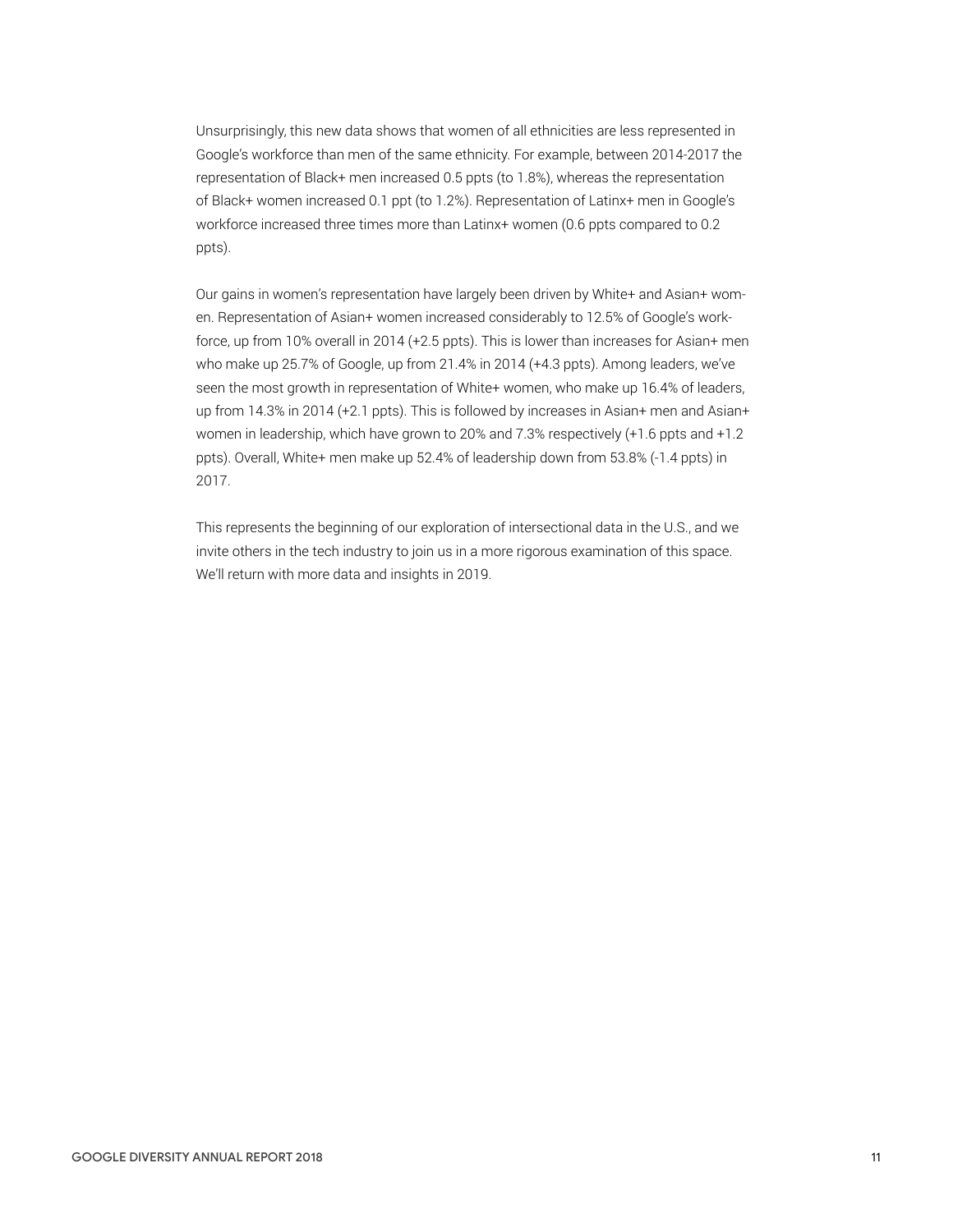# From unconscious bias to conscious action

Everyone is biased–science shows that's how the human brain works<sup>6</sup>. We don't expect people to rid themselves of all bias, but we want them to recognize it. Research shows that when we are more aware of unconscious bias, we make more objective decisions. To date, 84% of Google's people managers have taken Unconscious Bias training, and we've also introduced Unconscious Bias workshops into all "Noogler" (new Googler) orientations.

To help provide tools and build skills to overcome bias, we've taken this work further. In 2017, we expanded our [Decoding Race](https://talksat.withgoogle.com/talk/decoding-race) series, which grappled with [wide-ranging topics](https://www.youtube.com/watch?v=5DyxMLGwTU8) on race, reaching over 15,000 Googlers. This set the stage for our work to increase racial and social equity across Google in 2018. We know that having meaningful conversations around race can be difficult and uncomfortable. So we've designed and implemented a series of interactive learning labs, with the aim of expanding racial awareness and explaining the impact of stereotypes for all Googlers from all backgrounds. Changing the way we think about bias is a huge and complex task, both inside and outside Google. Our grant funding supports many organizations that tackle bias; read about them [here](https://www.google.org/our-work/inclusion/).

We also want to do more to challenge gender stereotypes in Google's workplace. Last year, we made parental benefits gender-neutral. New parents, regardless of gender, receive up to 12 weeks fully paid leave to bond with their child (birth mothers receive an additional 10-12 weeks of pregnancy recovery time)7 . In addition, all new parents benefit from a 2-week gradual return policy (ramping back to work part-time at full-time salary).

While Google's benefits for women are best-in-class, the stereotypes they face in the media, playground, classroom, and at home remain a barrier. That's why Google invests in teaching girls and other under-represented groups to code. And it's why we inspire girls and young women to consider a career in the Tech sector via projects like [Made With Code.](https://www.madewithcode.com/projects/)

Google's efforts in this space include a strong focus on pay equity. We recently shared our annual [2017 pay equity analyses](https://rework.withgoogle.com/blog/googles-commitment-to-fair-and-equitable-pay-2018/) publicly. This looks for pay differences based on gender (for which we have information worldwide) and, in the U.S., by race/ethnicity. We will continue this work to support a fair and equitable Google.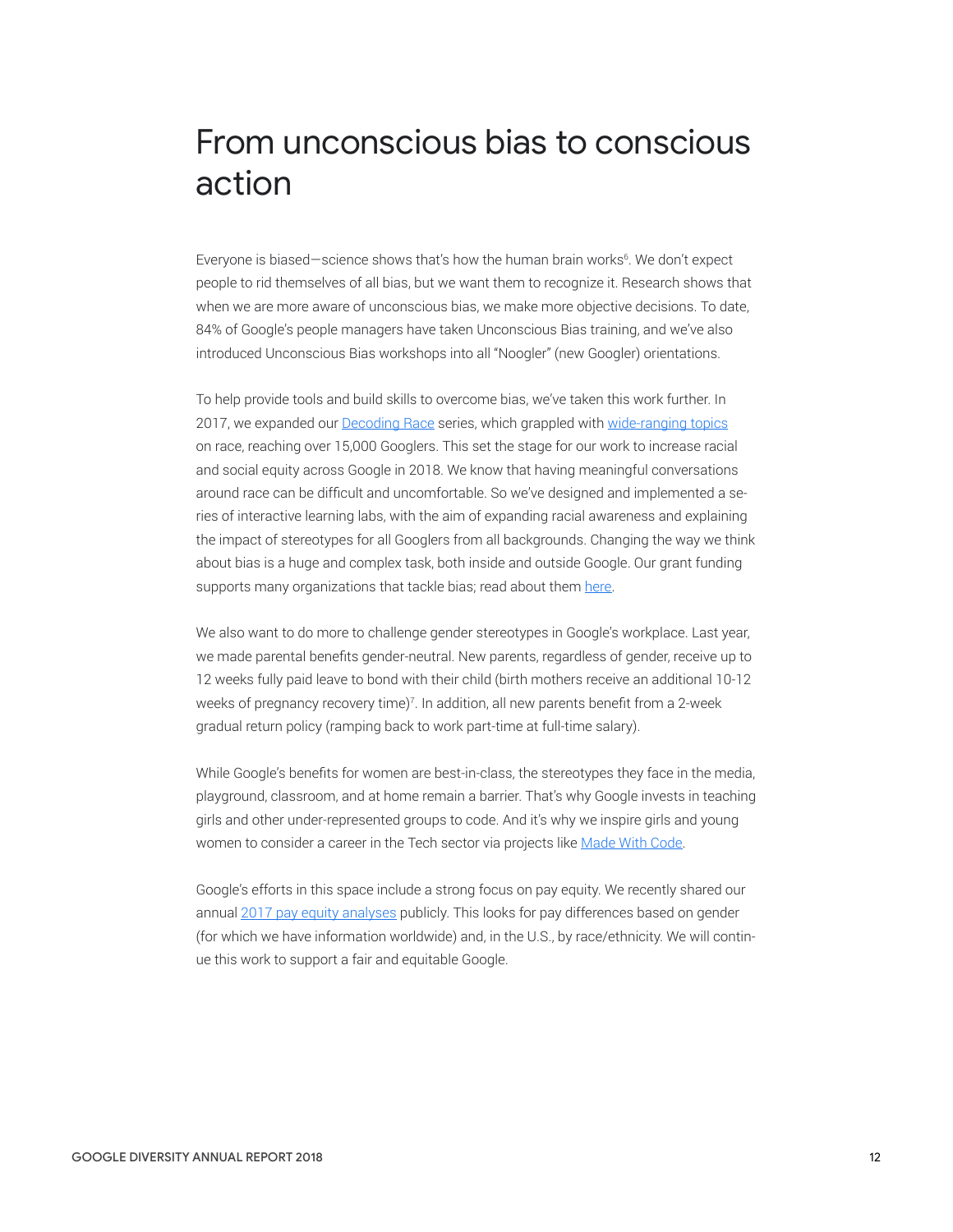## Investing in tomorrow's talent

We've made huge strides in improving the diversity of early pipeline talent. This year our internship program welcomes our largest ever cohort from underrepresented backgrounds, with 49% of Google's global interns identifying as Black, Latinx, and/or women $^8$ . Yet, it's important to continue to invest in tomorrow's talent. So we are also deepening our relationships with Historically Black Colleges and Universities (HBCUs) in the U.S., and extending our programs to the Latinx community.

In 2017, we launched [Howard West](https://www.usatoday.com/story/tech/news/2017/03/23/howard-university-google/99518020/), a computer science residency program that attracts top software engineering students from the Black community directly to Google. In 2018, we are extending this opportunity to more scholars and faculty to include additional HBCUs and Hispanic-serving Institutions (HSIs). Overall, in 2017, we welcomed 96 students from HBCUs to Google, up from 14 students in 2014. And, since 2014 we've more than tripled the number of schools where we recruit, from 75 to 225.

We also invest in future tech talent in under-represented communities. We offer a threeweek computer science course for graduating high school seniors through Google's [Com](https://buildyourfuture.withgoogle.com/programs/computer-science-summer-institute/#!?detail-content-tabby_activeEl=detail-overview-content)[puter Science Summer Institute](https://buildyourfuture.withgoogle.com/programs/computer-science-summer-institute/#!?detail-content-tabby_activeEl=detail-overview-content). Our Google in Residence program sends Googlers out to college campuses across the U.S. to teach students computer science courses. This year, in line with our efforts to support the Latinx community, we're delighted to expand our Google in Residence program to include HSIs. Over the past five years, we've grown this program to 10 schools. And in the fall, we'll add three additional schools, including two HSIs. To date, we've engaged over 1,500 students through the Google in Residence program, and look forward to serving many more.

students engaged at HBCUs through Google in Residence campus program 1,500 225

the number of schools we recruit from, up from 75 in 2014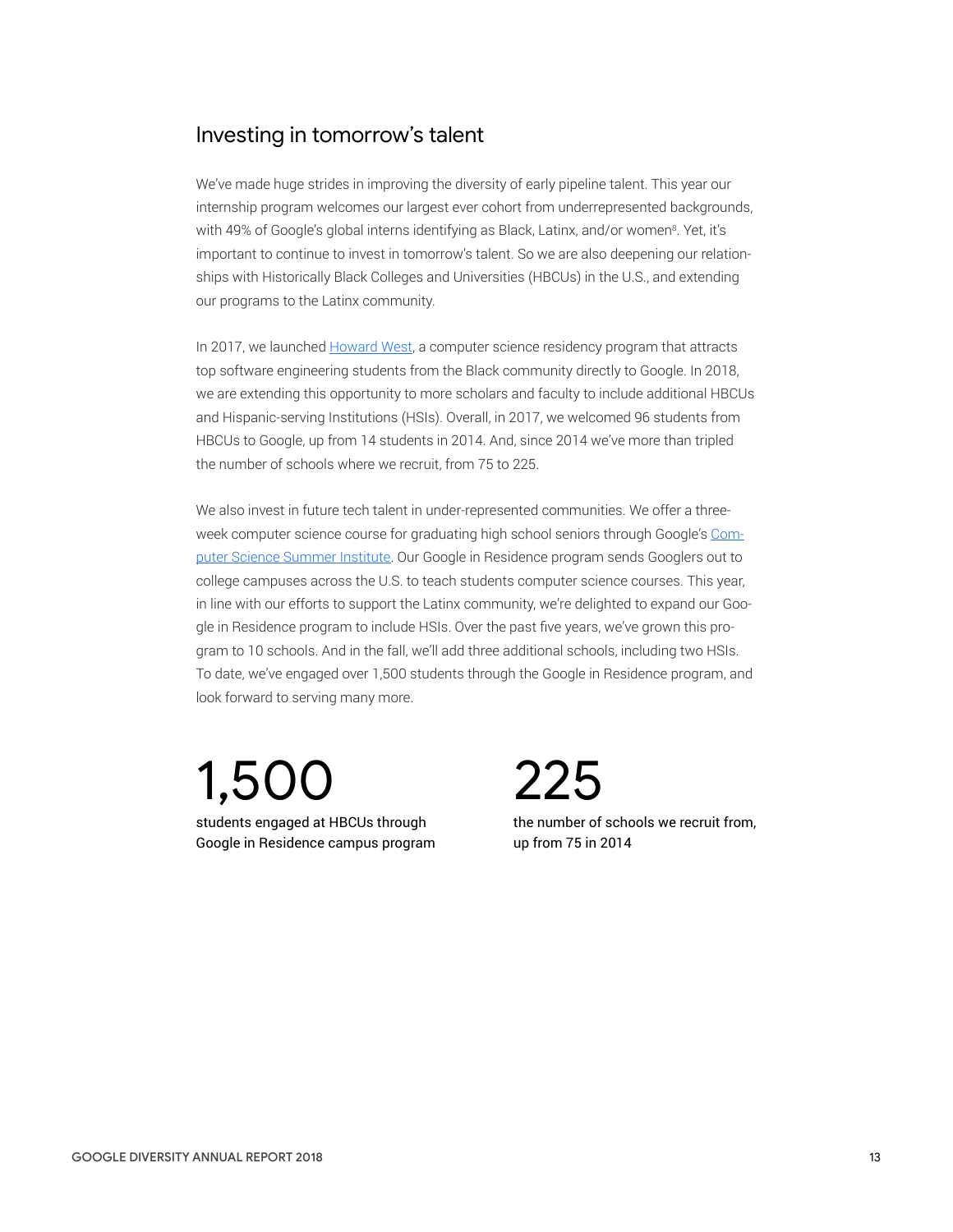# Fostering inclusion for all

We are proud of Google's extraordinarily passionate Employee Resource Groups (ERGs). Google currently sponsors 20+ ERGs with 250+ chapters across 99 offices and 46 countries. These groups are led by more than 500 employee volunteers, with 20,000+ Googlers participating as members, which demonstrates the extent of our workforce engagement around diversity and inclusion. Here are just a few highlights:

## Disability Alliance (DA)

DA promotes awareness of disability, special needs, and neuro-diversity. Last year over 1,100 Googlers participated in Google's annual global Accessibility Week. DA also promotes Google's wider work on disability, such as offering scholarships to disabled students, and ensuring Google serves the needs of an estimated 20% of the world's population who are disabled.

#### **Gayglers**

LGBTQ+ Googlers have 50 global chapters, and a mission to help attract, recruit, and retain top LGBTQ+ talent. Trans members set up and organized the Trans@ conference, an internal 2-day event that welcomed 50+ trans and allied Googlers globally. They covered topics ranging from healthcare benefits to promoting understanding of non-binary gender identities.

### **Greyglers**

Greyglers represents 2,000 older Googlers, and advocates for employees (for example, around retirement benefits) and users (around product accessibility). The Greygler ERG also brings seniors to Google to experience the culture, promotes student coding by sponsoring Hour of Code events, and hosts Talks@Google with speakers such as Vint Cerf, Atul Gawande, and Dan Cohen, the founder of Music and Memory.

#### VetNet

VetNet represents Googlers who served, or are actively serving in the military. VetNet has done work to improve pay policies and leave for Googlers who still actively serve. A dozen Google offices also provide Veterans with career development; serve Military families through the Fisher House Foundation; support Veterans through the Stanford Ignite and 2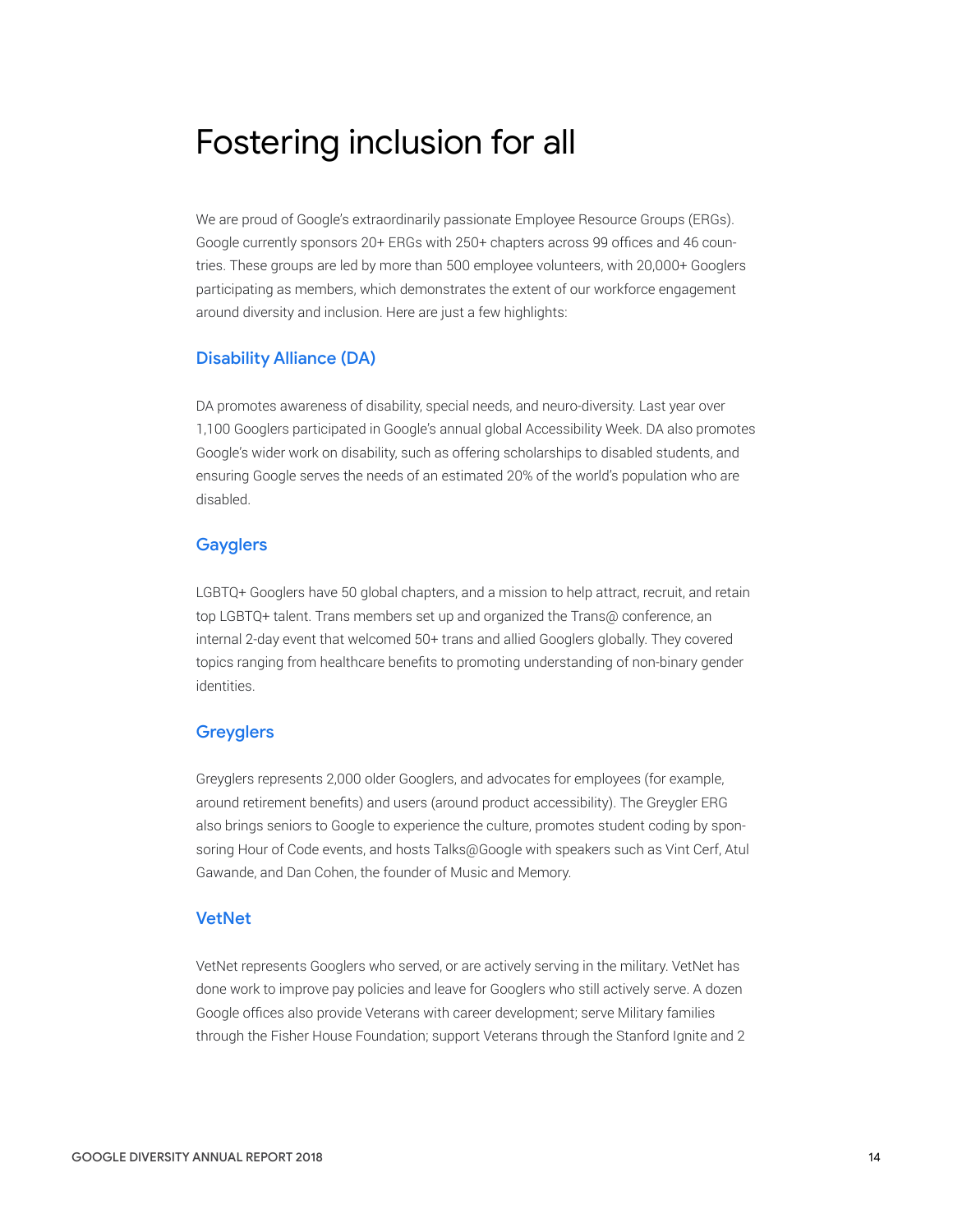to 4 Accelerator programs; and mark our global Veterans' service and sacrifice year-round.

20,000+ 1,100

Googlers actively participate as ERG members

1,100 Googlers participated in Accessibility Week

## Inclusion inside and out

Google launched a Supplier Diversity Program in late 2014, and since then we've spent over \$1B with minority-, women-, Veteran-, disabled- and LGBTQ-owned businesses<sup>9</sup>. These businesses help Google run day-to-day, supplying everything from hardware to food, marketing services to technology, and much more. Many of these businesses also use our Grow with [Google](https://grow.google/?dclid=CJCN3dDKs9oCFYsuaQodZiUF3Q) program, which allows individuals and companies to upskill themselves for free.

We also encourage our own diverse populations of Googlers to contribute insights to help us create better products for everyone. For example, Google's [Crowdsource app](https://play.google.com/store/apps/details?id=com.google.android.apps.village.boond) team encourages Googlers to check our algorithms for accuracy in a variety of languages from

\$1B+

Azerbaijani to Zulu. This feedback improves our AI systems in many products (such as Google Maps and Google Translate). When our products are built using a diversity of data, we help bring the **benefits of AI to all**, so spent with diverse suppliers that our products work for everyone.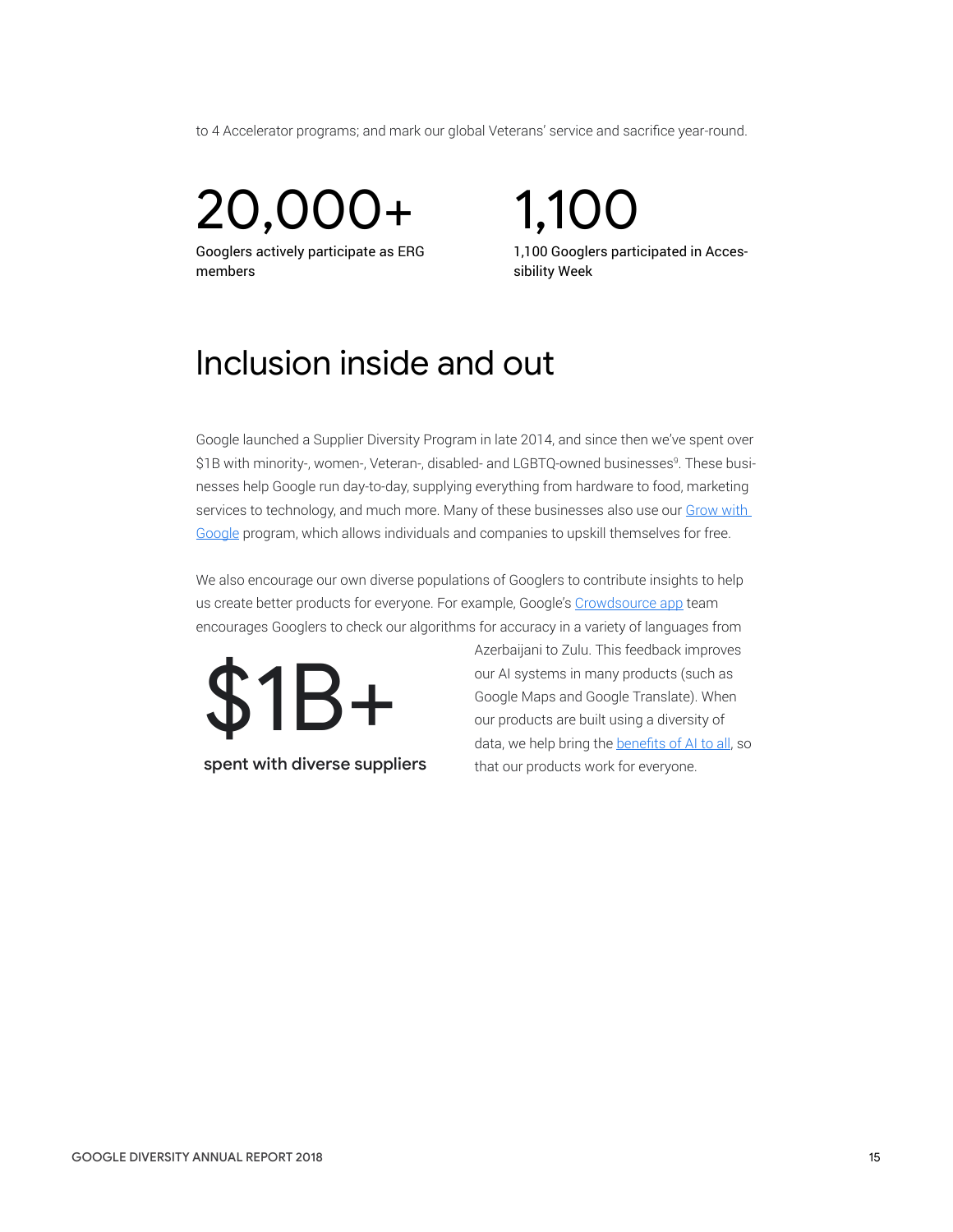# Conclusion

Google's workforce data demonstrates that if we want a better outcome, we need to evolve our approach. That's why from now on ownership for diversity and inclusion will be shared between Google's leadership team, People Operations, and Googlers. It's also why we are all committed to accelerating progress, generating equitable outcomes, and ensuring our culture is supportive for everyone. Our strategy doesn't provide all the answers, but we believe it will help us find them.

We look forward to inviting you back next year to see what progress we make. Success is never guaranteed, but this work is fundamental to Google's mission, and tens of thousands of Googlers are passionately committed to it. We are determined we will have the impact the world expects of us, and that we expect of ourselves.

Samuellemm

Danielle Brown, VP - Chief Diversity & Inclusion Officer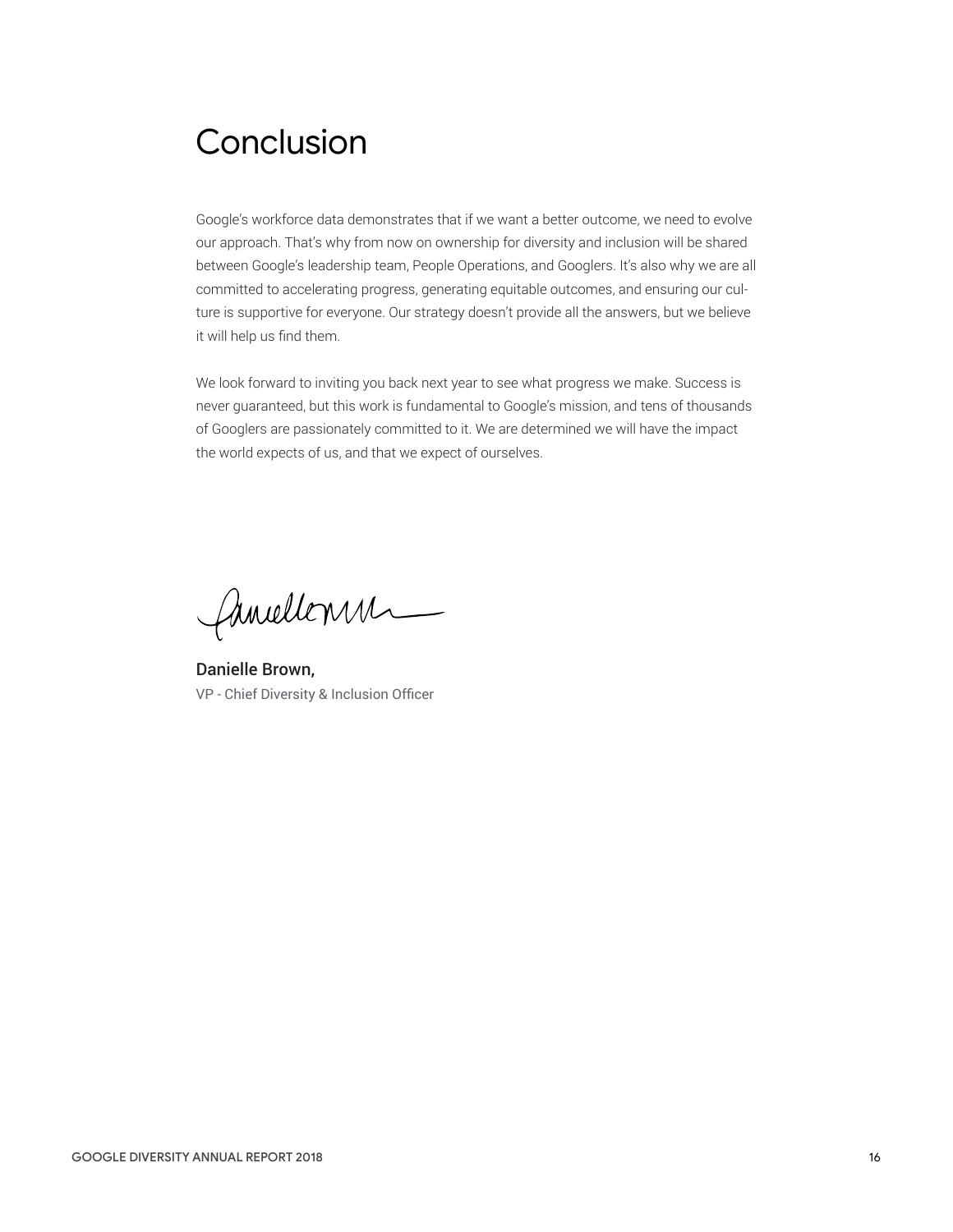## Footnotes

1.The following graphs represent sections of our D&I data. To view all the data, please see appendix.

2. We recognize that our current gender reporting is not inclusive of our non-binary population. We will consult on the best way forward, taking into account research such as [Transgender-inclusive measures of sex/gender for population surveys.](https://www.ncbi.nlm.nih.gov/pmc/articles/PMC5444783/)

3.The term Hispanic refers to communities with Spanish-speaking origins. Latino is a broader term that includes anyone of Latin American origin. For example Brazilians are Latino, but not Hispanic. In this report we have chosen to use Latinx as it is gender inclusive, though we recognize another helpful option is Latino/a/x.

4. Native American refers to those who identify as Native American or Alaska Native. It also includes those who identify as Native Hawaiian or other Pacific Islander as designated by U.S. government reporting requirements, which groups other Pacific Islander with Native Hawaiian.

5. Attrition figures have been weighted to account for seniority differences across demographic groups to ensure a consistent baseline for comparison.

6. [Human brain is predisposed to negative stereotypes](https://www.theguardian.com/science/2016/nov/01/human-brain-is-predisposed-to-negative-stereotypes-new-study-suggests) - study by the Journal of Cognitive Neuroscience, Nov 2016 (reported in The Guardian).

7. The global minimum leave for all parents is 12 weeks, though leave above this range depends on the country. Birth mothers receive longer leave for recovery.

8. This figure includes 37.9% women interns globally (among U.S. interns 3.5% are Black+ women and 2.9% are Latinx+ women). It also includes Black+ and Latinx+ men (who make up 5.5% and 8.6% of U.S. interns, respectively).

9. \$1B+ spent with diverse suppliers (minority-, women-, Veteran-, disabled- and LGBTQ-owned businesses, over 3 years)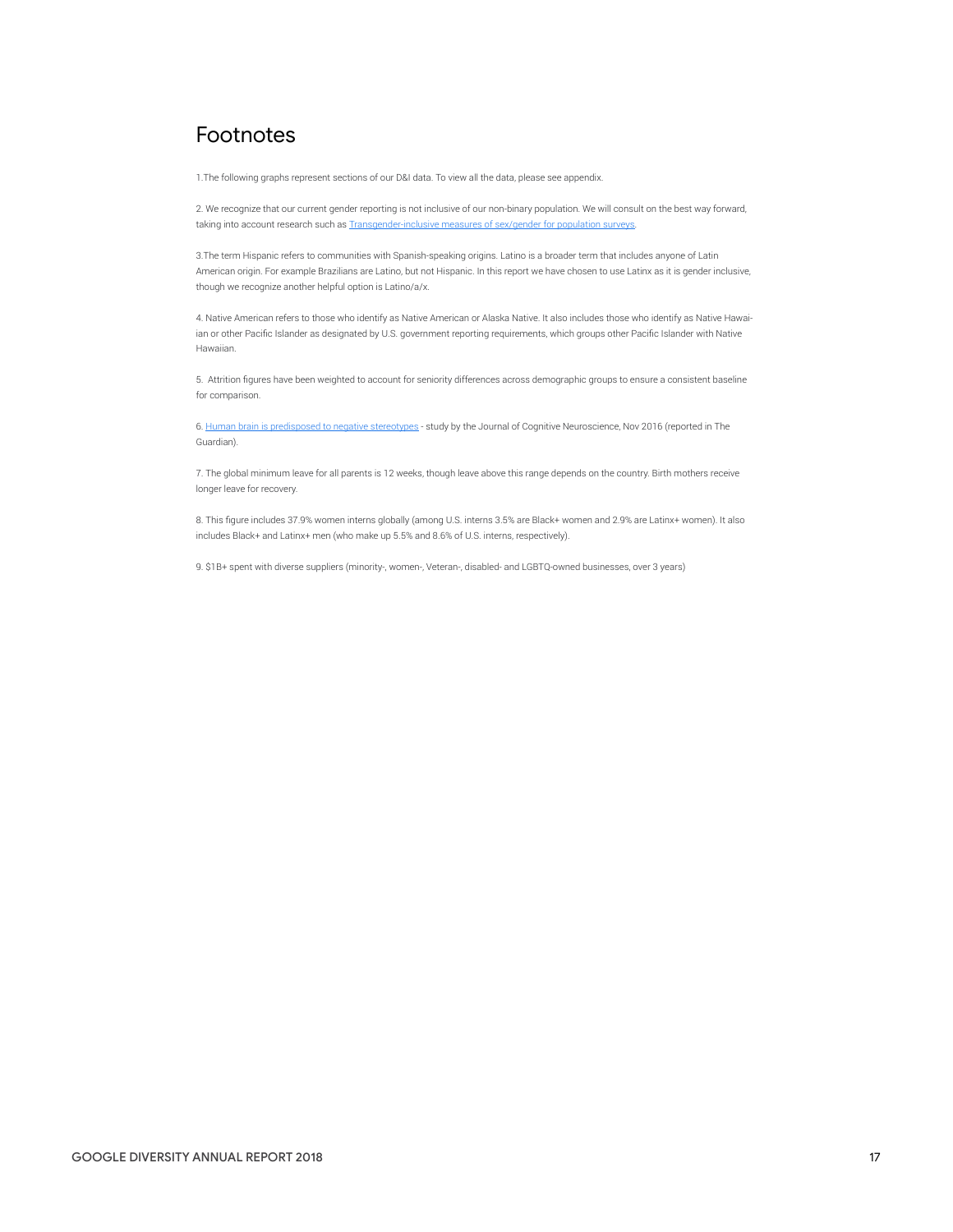## Workforce composition

|             | Asian | <b>Black</b> | Latinx  | <b>Native</b><br>Ameri-<br>can* | White | Two or<br>More<br>Races | Female | Male  |
|-------------|-------|--------------|---------|---------------------------------|-------|-------------------------|--------|-------|
| Overall     |       |              |         |                                 |       |                         |        |       |
| 2014        | 30.0% | 1.9%         | 2.9%    | $0.3\%$                         | 61.3% | 3.6%                    | 30.6%  | 69.4% |
| 2015        | 31.1% | 2.0%         | 3.2%    | 0.3%                            | 59.7% | 3.7%                    | 30.6%  | 69.4% |
| 2016        | 32.4% | 2.3%         | 3.5%    | 0.3%                            | 58.0% | 3.5%                    | 30.6%  | 69.4% |
| 2017        | 34.7% | 2.4%         | 3.5%    | 0.3%                            | 55.5% | 3.6%                    | 30.8%  | 69.2% |
| 2018        | 36.3% | 2.5%         | 3.6%    | 0.3%                            | 53.1% | 4.2%                    | 30.9%  | 69.1% |
| <b>Tech</b> |       |              |         |                                 |       |                         |        |       |
| 2014        | 33.8% | 1.1%         | 2.2%    | 0.2%                            | 59.6% | $3.0\%$                 | 16.6%  | 83.4% |
| 2015        | 35.1% | 1.2%         | 2.5%    | 0.2%                            | 57.8% | 3.1%                    | 18.0%  | 82.0% |
| 2016        | 36.7% | 1.4%         | 2.7%    | 0.2%                            | 56.0% | 3.0%                    | 19.1%  | 80.9% |
| 2017        | 39.2% | 1.4%         | 2.8%    | 0.2%                            | 53.2% | 3.1%                    | 20.2%  | 79.8% |
| 2018        | 41.1% | 1.5%         | 2.8%    | 0.2%                            | 50.7% | 3.6%                    | 21.4%  | 78.6% |
| Non-Tech    |       |              |         |                                 |       |                         |        |       |
| 2014        | 22.5% | 3.4%         | 4.2%    | 0.6%                            | 64.5% | 4.9%                    | 48.1%  | 51.9% |
| 2015        | 22.5% | 3.8%         | 4.7%    | 0.5%                            | 63.7% | 4.9%                    | 48.1%  | 51.9% |
| 2016        | 22.3% | 4.4%         | 5.4%    | 0.5%                            | 62.6% | 4.7%                    | 48.1%  | 51.9% |
| 2017        | 23.2% | 4.8%         | $5.5\%$ | $0.5\%$                         | 61.3% | 4.8%                    | 48.4%  | 51.6% |
| 2018        | 22.9% | $5.0\%$      | 5.8%    | 0.4%                            | 60.0% | 5.8%                    | 47.8%  | 52.2% |
| Leadership  |       |              |         |                                 |       |                         |        |       |
| 2014        | 23.4% | 1.5%         | 1.6%    | $0.3\%$                         | 71.6% | 1.6%                    | 20.8%  | 79.2% |
| 2015        | 24.2% | 1.7%         | 1.4%    | 0.4%                            | 70.5% | 1.9%                    | 22.9%  | 77.1% |
| 2016        | 24.8% | 1.6%         | 1.6%    | $0.3\%$                         | 70.0% | 1.7%                    | 24.2%  | 75.8% |
| 2017        | 26.4% | 1.5%         | 1.7%    | 0.3%                            | 68.0% | 2.0%                    | 24.5%  | 75.5% |
| 2018        | 26.3% | 2.0%         | 1.8%    | $0.4\%$                         | 66.9% | 2.7%                    | 25.5%  | 74.5% |

GOOGLE DIVERSITY ANNUAL REPORT 2018 18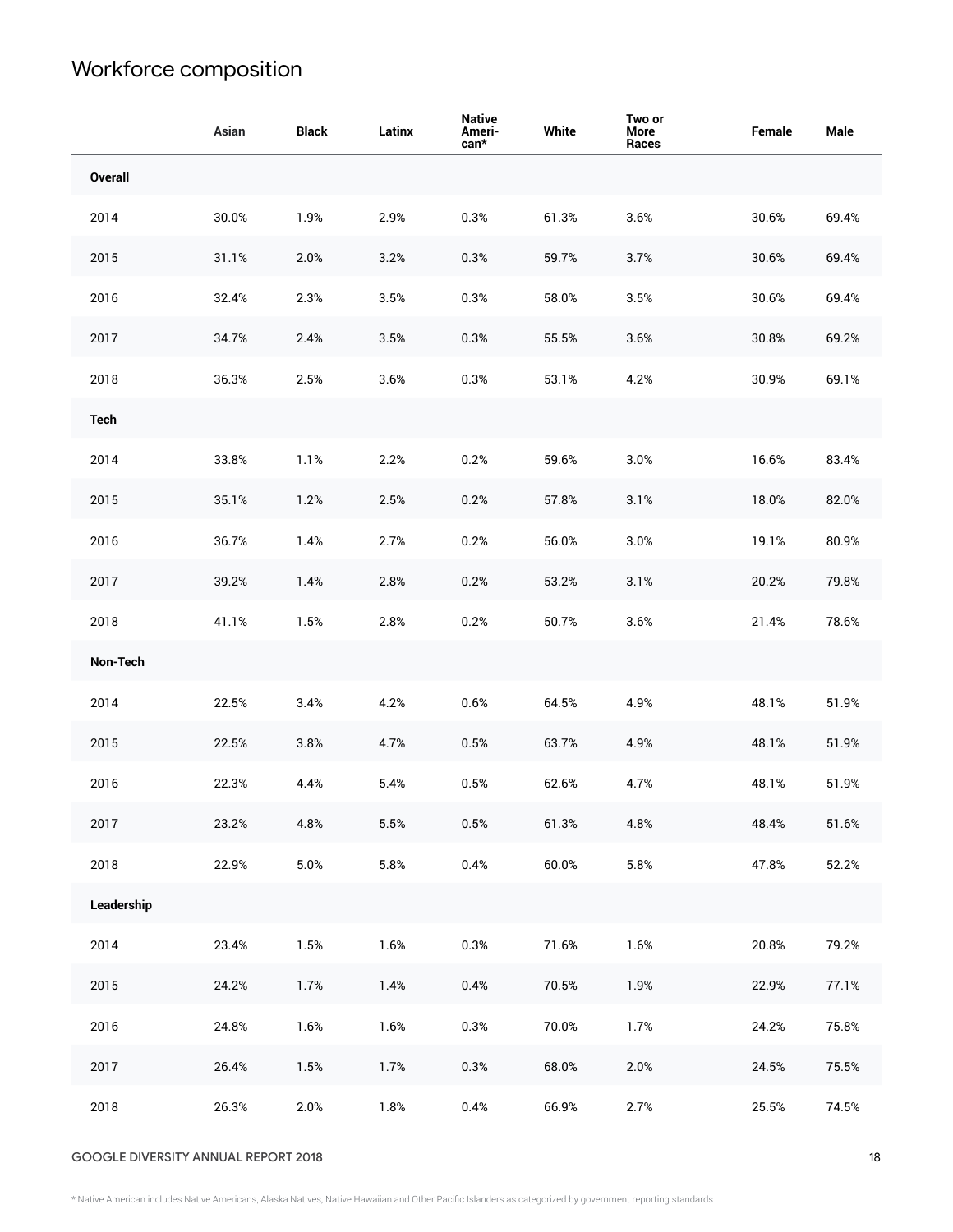## Hires throughout the year

|            | Asian | <b>Black</b> | Latinx | <b>Native</b><br>Ameri-<br>$can*$ | White | Two or<br>More<br>Races | Female | Male  |
|------------|-------|--------------|--------|-----------------------------------|-------|-------------------------|--------|-------|
| Overall    |       |              |        |                                   |       |                         |        |       |
| 2017       | 41.0% | 3.2%         | 4.2%   | 0.3%                              | 45.2% | 6.0%                    | 31.2%  | 68.8% |
| Tech       |       |              |        |                                   |       |                         |        |       |
| 2017       | 47.1% | 2.0%         | 3.2%   | 0.3%                              | 42.2% | 5.3%                    | 24.5%  | 75.5% |
| Non-tech   |       |              |        |                                   |       |                         |        |       |
| 2017       | 23.4% | 6.9%         | 7.2%   | 0.2%                              | 53.9% | 8.3%                    | 43.9%  | 56.1% |
| Leadership |       |              |        |                                   |       |                         |        |       |
| 2017       | 25.0% | 5.4%         | 2.7%   | 1.4%                              | 58.8% | 6.8%                    | 29.4%  | 70.6% |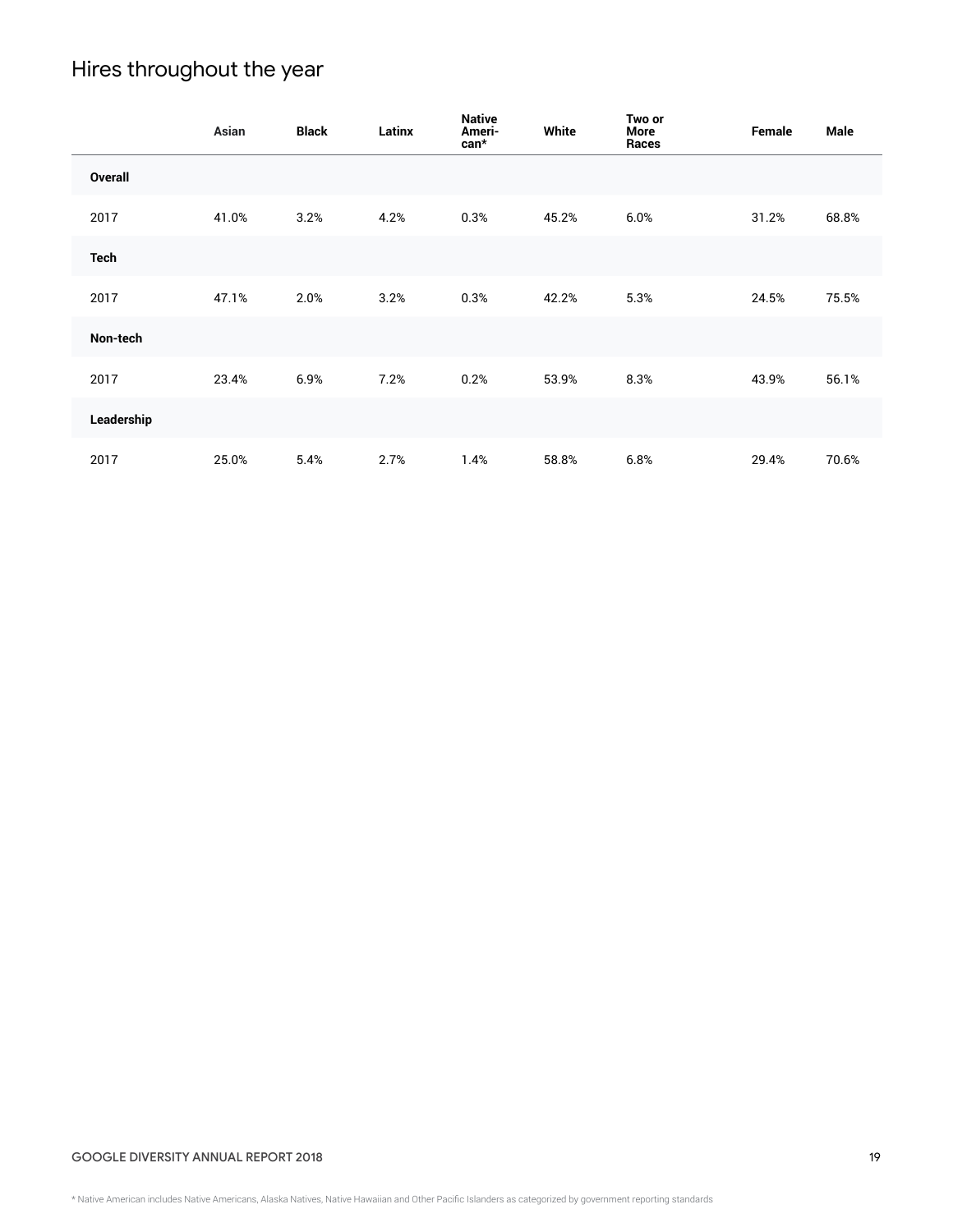## Attrition index

|         | Asian | <b>Black</b> | Latinx | <b>Native</b><br>Ameri-<br>$can*$ | White | Two or<br>More<br>Races | Female | Male |
|---------|-------|--------------|--------|-----------------------------------|-------|-------------------------|--------|------|
| Overall |       |              |        |                                   |       |                         |        |      |
| 2017    | 83    | 127          | 115    | 90                                | 108   | 108                     | 94     | 103  |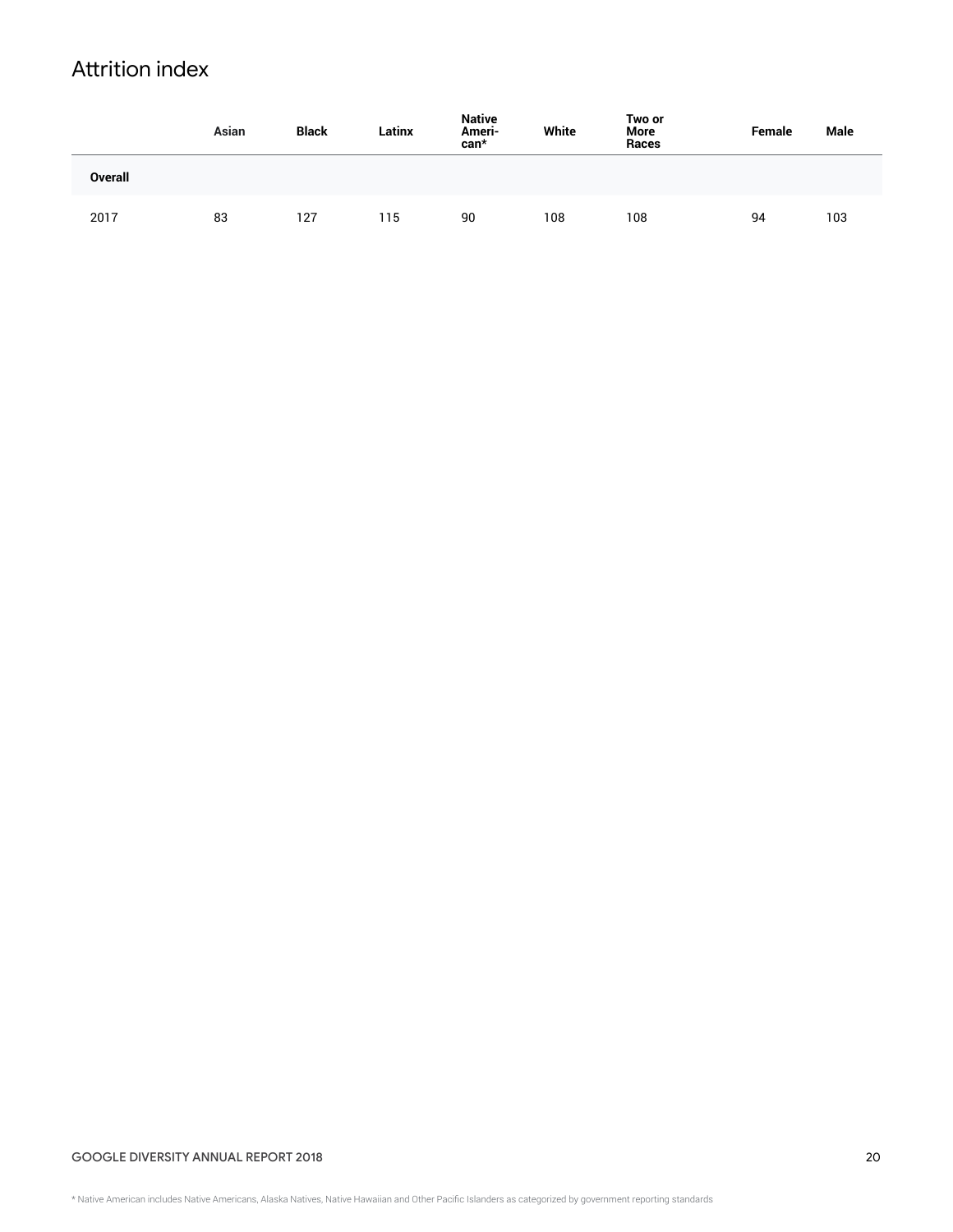## Intersectional workforce composition  $\blacksquare$

and Other Pacific Islanders as categorized by government reporting standards

|                | <b>FEMALE</b> |         |         |                                  |         | <b>MALE</b> |        |         |                                  |        |  |  |
|----------------|---------------|---------|---------|----------------------------------|---------|-------------|--------|---------|----------------------------------|--------|--|--|
|                | Asian+        | Black+  | Latinx+ | <b>Native</b><br>Ameri-<br>can+* | White+  | Asian+      | Black+ | Latinx+ | <b>Native</b><br>Ameri-<br>can+* | White+ |  |  |
| <b>Overall</b> |               |         |         |                                  |         |             |        |         |                                  |        |  |  |
| 2014           | 10.0%         | 1.1%    | 1.5%    | $0.5\%$                          | 17.6%   | 21.4%       | 1.3%   | $3.0\%$ | $0.6\%$                          | 47.0%  |  |  |
| 2015           | 10.5%         | $1.0\%$ | 1.6%    | 0.4%                             | 17.1%   | 22.1%       | 1.5%   | $3.3\%$ | $0.5\%$                          | 45.9%  |  |  |
| 2016           | 11.0%         | 1.1%    | 1.7%    | 0.4%                             | 16.5%   | 22.9%       | 1.7%   | 3.5%    | $0.5\%$                          | 44.6%  |  |  |
| 2017           | 11.8%         | 1.2%    | 1.7%    | 0.3%                             | 15.9%   | 24.4%       | 1.7%   | 3.6%    | 0.4%                             | 42.8%  |  |  |
| 2018           | 12.5%         | 1.2%    | 1.7%    | 0.3%                             | 15.5%   | 25.7%       | 1.8%   | 3.6%    | $0.5\%$                          | 41.1%  |  |  |
| <b>Tech</b>    |               |         |         |                                  |         |             |        |         |                                  |        |  |  |
| 2014           | 8.3%          | $0.4\%$ | $0.5\%$ | 0.2%                             | $8.6\%$ | 26.8%       | 1.1%   | $3.0\%$ | $0.6\%$                          | 53.8%  |  |  |
| 2015           | 9.1%          | $0.4\%$ | 0.7%    | 0.2%                             | $9.0\%$ | 27.3%       | 1.3%   | 3.3%    | $0.5\%$                          | 51.7%  |  |  |
| 2016           | 10.1%         | 0.4%    | 0.7%    | 0.2%                             | 9.2%    | 28.0%       | 1.3%   | 3.3%    | 0.4%                             | 49.5%  |  |  |
| 2017           | 11.2%         | 0.5%    | 0.8%    | 0.2%                             | 9.3%    | 29.5%       | 1.3%   | 3.4%    | 0.4%                             | 46.7%  |  |  |
| 2018           | 12.1%         | $0.5\%$ | $0.9\%$ | 0.2%                             | $9.6\%$ | 30.7%       | 1.4%   | 3.4%    | $0.5\%$                          | 44.0%  |  |  |
| Non-Tech       |               |         |         |                                  |         |             |        |         |                                  |        |  |  |
| 2014           | 13.3%         | 2.4%    | 3.3%    | 1.0%                             | 35.1%   | 11.0%       | 1.7%   | $3.0\%$ | $0.6\%$                          | 33.8%  |  |  |
| 2015           | 13.4%         | $2.5\%$ | 3.6%    | $0.9\%$                          | 34.3%   | 10.9%       | 2.1%   | 3.4%    | $0.6\%$                          | 33.6%  |  |  |
| 2016           | 13.2%         | 2.7%    | $3.9\%$ | $0.8\%$                          | 33.4%   | 10.9%       | 2.5%   | $3.9\%$ | $0.5\%$                          | 33.1%  |  |  |
| 2017           | 13.6%         | 2.9%    | 3.8%    | $0.7\%$                          | 32.7%   | 11.5%       | 2.5%   | 4.1%    | $0.5\%$                          | 32.6%  |  |  |
| 2018           | 13.4%         | 3.1%    | 4.0%    | 0.7%                             | 31.8%   | 11.7%       | 2.8%   | 4.4%    | $0.5\%$                          | 32.9%  |  |  |